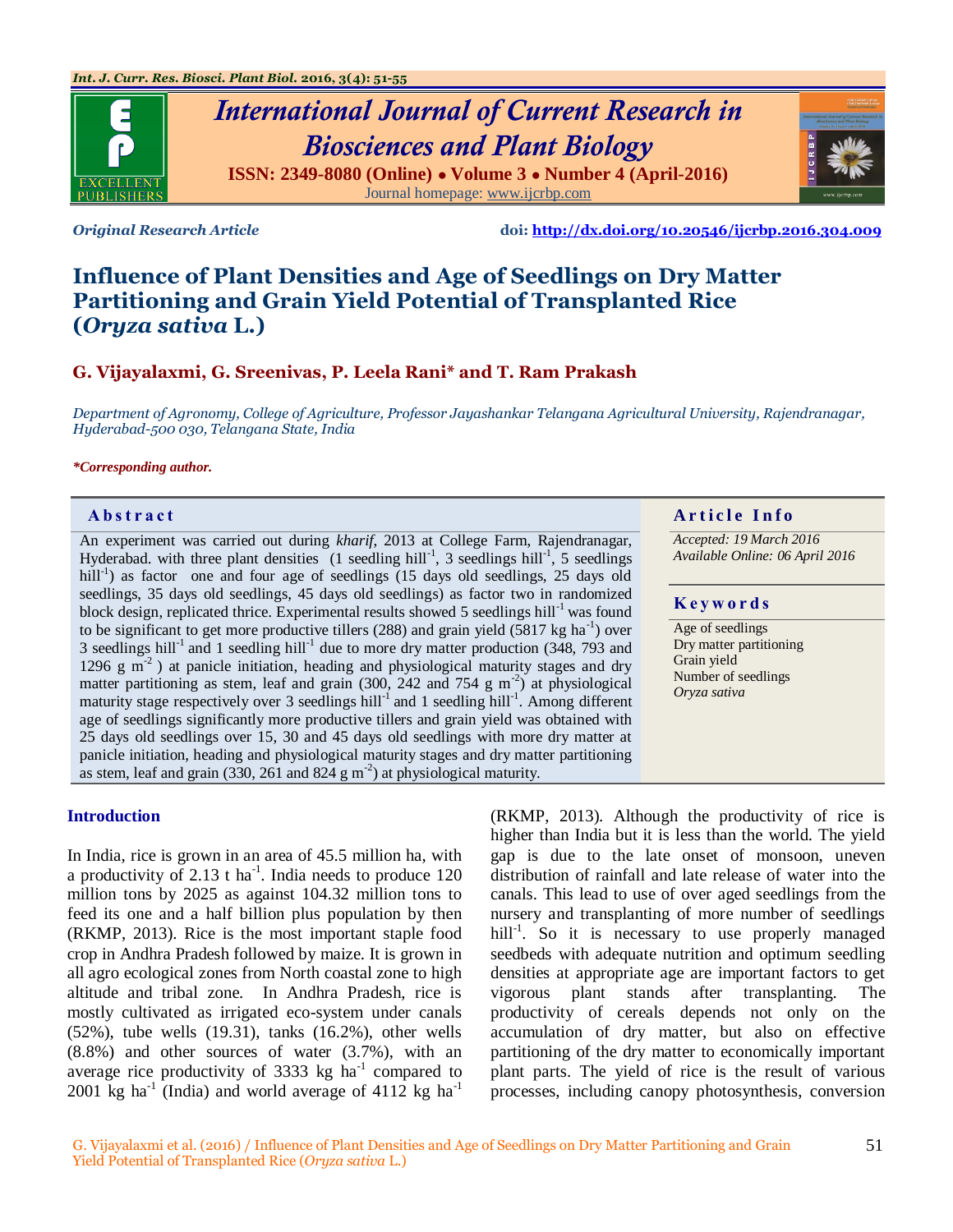of assimilates to biomass and partitioning of assimilates to grains (harvest index) (Jeng et al., 2006). So the optimum plant density plays an important role in determining the accumulation of biomass. Therefore, an experiment was carried out with an objective to study the effect of plant density and age of seedlings for enhancing partitioning of DM to get maximum grain yield.

#### **Materials and methods**

The experiment was carried out during *kharif*, 2013 at college farm, Acharya N G Ranga Agricultural university, Rajendranagar, Hyderabad situated at an altitude of 542.3 m above mean sea level at  $17^{\circ}19'$  N latitude and  $78^{\circ}23'$  E longitude. It is in the Southern Telangana agro-climatic zone of Andhra Pradesh. According to Troll's climatic classification, it falls under semi-arid tropics (SAT). The soil of the experimental site was sandy loam in texture, alkaline in reaction, low in available nitrogen  $(210 \text{ kg N} \text{ ha}^{-1})$ , medium in phosphorus  $(14.14 \text{ kg } P \text{ ha}^{-1})$  and high in available potassium (249.76 kg K ha<sup>-1</sup>). The experiment was laid out in randomized block design (factorial) with three plant densities (1 seedling hill<sup>-1</sup>, 3 seedlings hill<sup>-1</sup> and 5 seedlings hill<sup>-1</sup>) and four age of seedlings  $(15, 25,$ 35 and 45 days old seedlings. Uniform fertilizer dose of 150 kg ha<sup>-1</sup> N, 60 kg ha<sup>-1</sup> P and 4 kg ha<sup>-1</sup> K was applied in the form of urea, di ammonium phosphate and muriate of potash, respectively at the time of puddling. Nitrogen was applied in three equal splits (planting, 20 DAT and panicle primordial initiation). Other cultural operations and plant protection measures were followed as per the recommendations. During the crop period

rainfall of 532.4 mm was received in 28 rainy days in 2013 as against the decennial average of 518.2 mm received in 34 rainy days, for the corresponding period. Plant samples of rice were collected for dry matter estimation at panicle initiation, heading and physiological maturity stages from different treatments. Data were collected on grain yield. Plants were threshed, grains were counted, weighed and the grain yield  $ha^{-1}$  was worked out.

### **Results and discussion**

Significantly the highest dry matter  $m<sup>-2</sup>$  was produced from 5 seedlings hill<sup>-1</sup> (S<sub>3</sub>) at panicle initiation, heading and physiological maturity stages over 3 seedlings  $\text{hill}^{-1}$  $(S_2)$  and 1 seedling hill<sup>-1</sup>  $(S_1)$ , which in turn recorded the lowest dry matter  $m<sup>2</sup>$  at panicle initiation, heading and physiological maturity stages (Table 1). This might be due to more number of leaves which occupied the same land area and consequently trapped more light and  $CO<sub>2</sub>$ resulting in higher photosynthesis and producing more dry matter (Damodaran et al., 2012).

Accumulation of higher dry matter was observed with 25 days old seedlings  $(D_2)$  at panicle initiation, heading and physiological maturity stages. However, it was significantly superior to 15  $(D_1)$ , 35  $(D_3)$  and 45 days old seedlings  $(D_4)$ , in turn  $D_4$  recorded the lowest dry matter accumulation at panicle initiation, heading and physiological maturity stages (Table 1). These results substantiate the findings of Thiyagarajan et al. (2002) who noticed that the younger seedlings produced more tillers subsequently more dry matter.

**Table 1.** Dry matter  $(g m<sup>2</sup>)$  production of rice under varied plant densities and age of seedlings.

| <b>Treatments</b>                       | <b>Panicle initiation</b> | <b>Heading</b>                  | <b>Physiological maturity</b> |  |  |
|-----------------------------------------|---------------------------|---------------------------------|-------------------------------|--|--|
| <b>Plant densities (S)</b>              |                           |                                 |                               |  |  |
| $S_1$ (1 seedling hill <sup>-1</sup> )  | $273^{\circ}$             | $707^{\circ}$<br>$1177^{\circ}$ |                               |  |  |
| $S_2$ (3 seedlings hill <sup>-1</sup> ) | $332^b$                   | $752^b$                         | $1231^{b}$                    |  |  |
| $S_3$ (5 seedlings hill <sup>-1</sup> ) | $348^a$                   | $793^a$                         | $1296^a$                      |  |  |
| SEm <sub>±</sub>                        | 5.1                       | 4.6                             | 17.3                          |  |  |
| $CD (p=0.05)$                           | 15.0                      | 13.5                            | 50.9                          |  |  |
| Age of seedlings $(D)$                  |                           |                                 |                               |  |  |
| $D_1$ (15 days old seedlings)           | $325^{\rm b}$             | 794 <sup>b</sup>                | $1321^{b}$                    |  |  |
| $D_2$ (25 days old seedlings)           | 354 <sup>a</sup>          | 823 <sup>a</sup>                | $1415^a$                      |  |  |
| $D_3$ (35 days old seedlings)           | $307^{\circ}$             | $768^{\circ}$                   | $1230^{\circ}$                |  |  |
| $D_4$ (45 days old seedlings)           | $284^d$                   | 619 <sup>d</sup>                | $974^d$                       |  |  |
| SEm <sub>±</sub>                        | 5.9                       | 5.3                             | 20.0                          |  |  |
| $CD (p=0.05)$                           | 17.4                      | 15.6                            | 58.7                          |  |  |
| SEm <sub>±</sub>                        | 10.2                      | 9.2                             | 34.7                          |  |  |
| $CD (p=0.05)$                           | <b>NS</b>                 | <b>NS</b>                       | <b>NS</b>                     |  |  |

**Note:** Means with the same letter are not significantly different. NS – Not significant.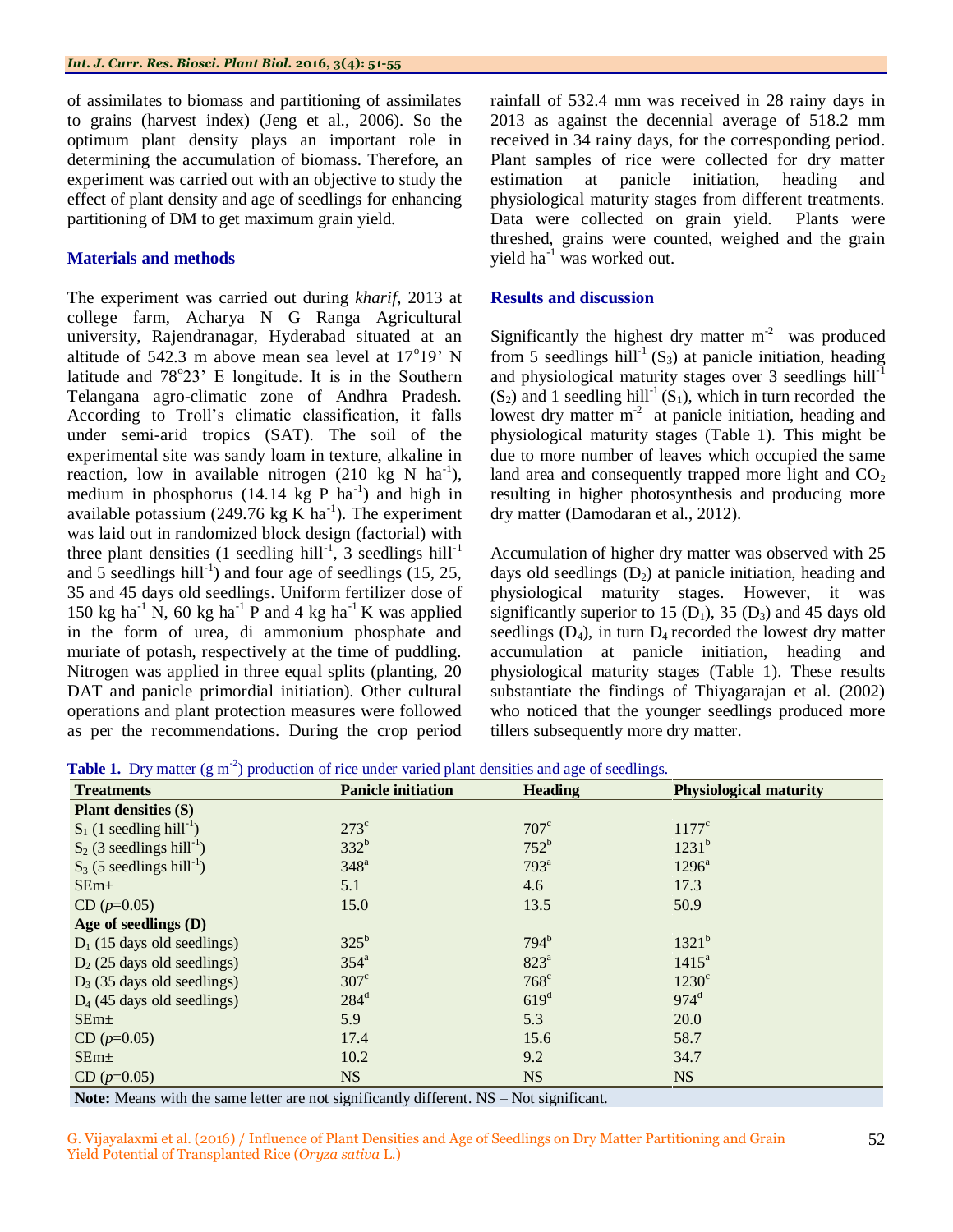Observations were also made on dry matter partitioning. At physiological maturity, total dry matter was partitioned into leaf, stem and grain. Significantly higher stem, leaf and grain partitioning was found with 5 seedlings hill<sup>-1</sup> (S<sub>3</sub>) and was significantly superior to 3 seedlings hill<sup>-1</sup> (S<sub>2</sub>) and 1seedling hill<sup>-1</sup> (S<sub>1</sub>), in turn S<sub>1</sub> recorded the lowest stem, leaf and grain partitioning. The dry matter partitioning to grain at physiological maturity was in the range of 58.1% to 58.4% with different plant densities. Among all the combinations, the highest category wise stem, leaf and grain partitioning was obtained in 25 days old seedlings  $(D_2)$ and was significantly superior to 15  $(D_1)$ , 35  $(D_3)$  and 45 days old seedlings  $(D_4)$ , in turn  $D_4$  recorded the lowest stem, leaf and grain partitioning. The dry matter partitioning to grain at physiological maturity was in the range of 53.9% to 59.6% with different age of seedlings (Table 2).

Plant densities and age of seedlings exerted significant influence on panicle bearing tillers. Significant decrease in panicles  $m<sup>2</sup>$  was observed, when the plant densities increased from 1 to 5 seedlings  $\text{hill}^{-1}$ . The highest number of panicles was noticed at 5 seedling hill<sup>- $\Gamma$ </sup> (S<sub>3</sub>) and it was superior to 3 seedlings hill<sup>-1</sup>  $(S_2)$  and 1 seedlings hill<sup>-1</sup> (S<sub>1</sub>), in turn S<sub>3</sub> recorded the lowest panicle weight. This increased number of panicles might be due to better utilization of growth resources (Singh and Singh, 2009) and higher tiller production per unit area (Miller et al., 1991).

|  |  | <b>Table 2.</b> Dry matter $(g m-2)$ partitioning at maturity stage of rice under varied plant densities and age of seedlings. |
|--|--|--------------------------------------------------------------------------------------------------------------------------------|
|  |  |                                                                                                                                |
|  |  |                                                                                                                                |

| <b>Treatments</b>                       | <b>Stem</b>      | Leaf             | Grain            | <b>Total dry matter</b> |  |
|-----------------------------------------|------------------|------------------|------------------|-------------------------|--|
| <b>Plant densities (S)</b>              |                  |                  |                  |                         |  |
| $S_1$ (1 seedling hill <sup>-1</sup> )  | $265^{\circ}$    | $224^{\circ}$    | 688 <sup>c</sup> | $1177^{\circ}$          |  |
| $S_2$ (3 seedlings hill <sup>-1</sup> ) | $278^b$          | $233^b$          | $720^b$          | $1231^b$                |  |
| $S_3$ (5 seedlings hill <sup>-1</sup> ) | $300^a$          | $242^a$          | $754^a$          | $1296^a$                |  |
| SEm <sub>±</sub>                        | 4.0              | 2.5              | 10.5             | 17.3                    |  |
| $CD (p=0.05)$                           | 11.9             | 7.6              | 30.9             | 50.9                    |  |
| Age of seedlings (D)                    |                  |                  |                  |                         |  |
| $D_1$ (15 days old seedlings)           | $296^b$          | $238^b$          | $787^b$          | $1321^b$                |  |
| $D_2$ (25 days old seedlings)           | 330 <sup>a</sup> | 261 <sup>a</sup> | $824^a$          | $1415^a$                |  |
| $D_3$ (35 days old seedlings)           | $260^\circ$      | $224^{\circ}$    | $746^{\circ}$    | $1230^{\circ}$          |  |
| $D_4$ (45 days old seedlings)           | 239 <sup>d</sup> | $210^d$          | $525^{\rm d}$    | $974^d$                 |  |
| SEm <sub>±</sub>                        | 4.6              | 3.0              | 12.2             | 20.0                    |  |
| $CD (p=0.05)$                           | 13.7             | 8.8              | 35.7             | 58.7                    |  |
| <b>Interaction</b> $(S \times D)$       |                  |                  |                  |                         |  |
| SEm <sub>±</sub>                        | 8.1              | 5.1              | 21.0             | 34.7                    |  |
| $CD (p=0.05)$                           | <b>NS</b>        | <b>NS</b>        | <b>NS</b>        | <b>NS</b>               |  |
|                                         |                  |                  |                  |                         |  |

Note: Means with the same letter are not significantly different. NS – Not significant.

Significantly, the highest panicles  $m<sup>-2</sup>$  was obtained with 25 days old seedlings  $(D_2)$  and was on par with 15 days old seedlings  $(D_1)$ , while these two were superior over 35 days old seedlings  $(D_3)$  and 45 days old seedlings  $(D_4)$  as they recorded the lowest panicle number. Plant density and age of seedlings were found to influence grain yield significantly.

Data on grain yield of rice revealed that, higher grain yield was obtained from 5 seedlings hill<sup>-1</sup>  $(S_3)$  and was significantly superior to 3 seedlings hill<sup>-1</sup>  $(S_2)$  and 1 seedling hill<sup>-1</sup> (S<sub>1</sub>), in turn S<sub>1</sub> recorded the lowest grain yield (Table 3). This result is in agreement with the research results of Hasan et al. (2005) who reported the highest grain yield from 6 seedlings  $hill<sup>-1</sup>$  and lowest grain yield from 2 seedlings  $hill<sup>-1</sup>$ .

The per cent increase in grain yield with 5 seedlings  $\text{hill}^{-1}$ over 1  $(S_1)$  and 3  $(S_2)$  seedlings hill<sup>-1</sup> was 12.3% and 5.6%, respectively. The increased grain yield of rice might be due to higher plant population, more leaf area index, more light interception and more number of effective tillers  $m<sup>2</sup>$  resulting in yield enhancement in 5 seedlings hill<sup>-1</sup> (Rasool et al., 2012).

The grain yield of rice was declined with age of seedlings due to reduced dry matter accumulation and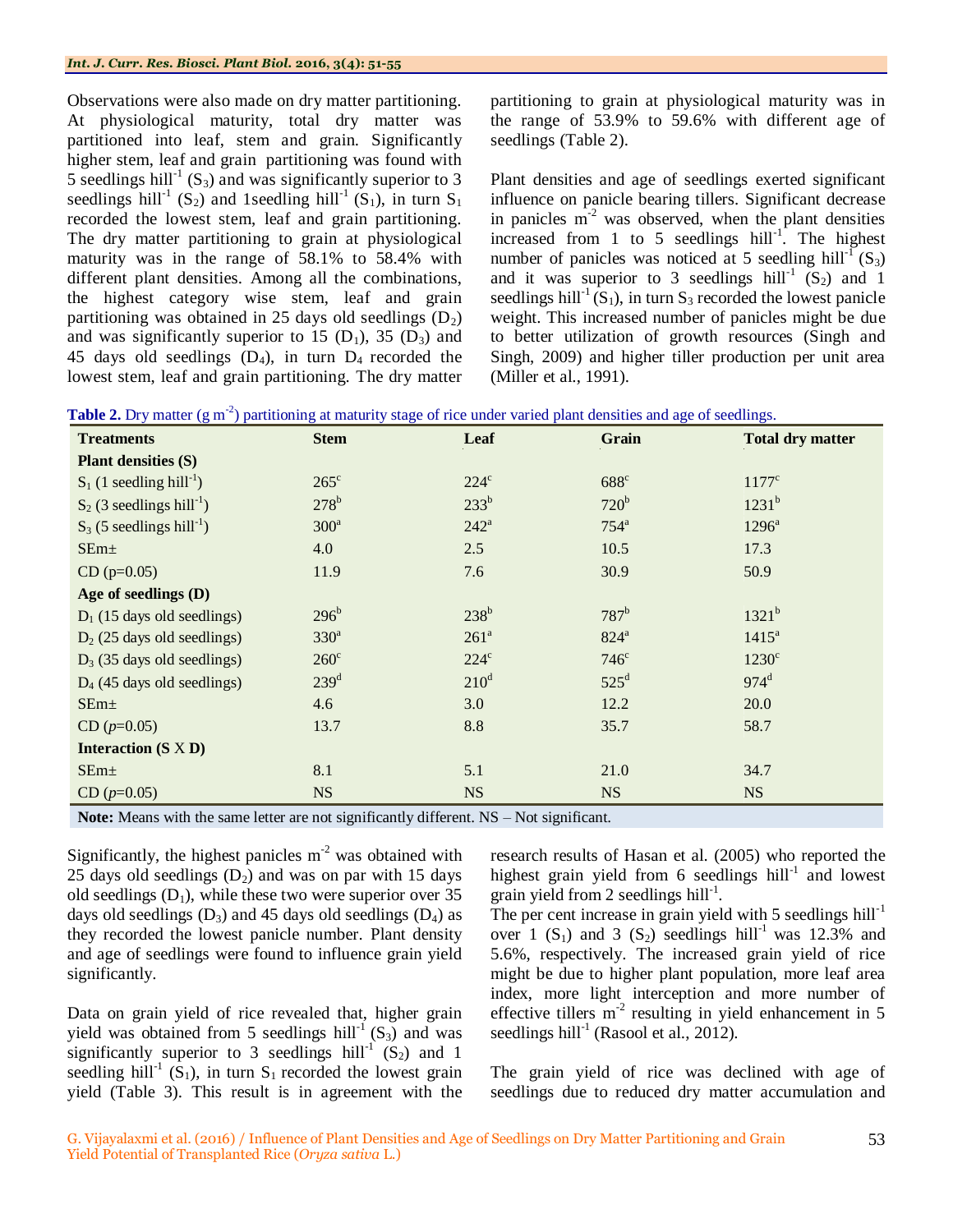productive tillers. The highest grain yield was noticed in 25 days old seedlings  $(D_2)$ , which was significantly superior to 15  $(D_1)$ , 35  $(D_3)$  and 45 days old seedlings (D4). In turn the lowest grain yield was recorded from D4.

The per cent increase in grain yield with 25 days old seedlings  $(D_2)$  over 15  $(D_1)$ , 35  $(D_3)$  and 45 days old seedlings  $(D_4)$  was  $8.6\%$ , 15.9% and  $84.9\%$ , respectively.

|  |  |  |  |  |  |  |  |  |  |  |  | Table 3. Grain yield and of rice under varied plant densities and age of seedlings. |  |
|--|--|--|--|--|--|--|--|--|--|--|--|-------------------------------------------------------------------------------------|--|
|--|--|--|--|--|--|--|--|--|--|--|--|-------------------------------------------------------------------------------------|--|

| <b>Treatments</b>          | Panicles m <sup>-2</sup> | Grain yield $(kg ha-1)$ |
|----------------------------|--------------------------|-------------------------|
| <b>Plant densities (S)</b> |                          |                         |
| 1 seedling hill            | $249^\circ$              | $5134^{\circ}$          |
| 3 seedlings hill           | $266^b$                  | 5457 <sup>b</sup>       |
| 5 seedlings hill           | $288^{\rm a}$            | 5817 <sup>a</sup>       |
| SEm <sub>±</sub>           | 3.0                      | 95.4                    |
| $CD (p=0.05)$              | 7.9                      | 279.8                   |
| Age of seedlings (D)       |                          |                         |
| 15 days old seedlings      | $284^b$                  | 6060 <sup>b</sup>       |
| 25 days old seedlings      | $296^{\mathrm{a}}$       | $6583^{a}$              |
| 35 days old seedlings      | $251^{\circ}$            | $5676^{\circ}$          |
| 45 days old seedlings      | $240^{\rm d}$            | 3559 <sup>d</sup>       |
| SEm <sub>±</sub>           | 3.0                      | 110.1                   |
| $CD (p=0.05)$              | 9.0                      | 323.1                   |
| <b>Interaction (S X D)</b> |                          |                         |
| SEm <sub>±</sub>           | 5.4                      | 190.8                   |
| $CD (p=0.05)$              | <b>NS</b>                | <b>NS</b>               |

**Note:** Means with the same letter are not significantly different. NS – Not significant.

The higher grain yield production in the younger seedlings of 25 days might be attributed to the vigorous and healthy growth, development of more productive tillers and leaves ensuring greater resource utilization as compared to old age seedlings (Pramanik and Bera, 2013). The younger seedlings also aid to better phyllochron development and better tillering and thus, increase the final grain yield (Datta, 1980).

Even though on par results observed in terms of panicle length, panicle weight, total spikelets per panicle and filled spikelets per panicle, the reduced yield in 15 days old seedlings over 25 days old seedlings was due to lesser effective tillers  $m^{-2}$ . This might be due to the mortality of young (15 days old) seedlings right after transplanting was reported as a reason for the lower yield compared to 25 days old seedlings (Bagheri et al., 2011).

Optimum plant density for higher DMP and grain yield would be  $5$  seedlings hill<sup>-1</sup> and 25 days old seedlings produced higher DM and grain yield with highest partitioning towards panicle followed by stem and leaf.

#### **Conflict of interest statement**

Authors declare that they have no conflict of interest.

### **References**

- Bagheri, R., Mobasser., H.R.. Ghanbari-Malidarreh, A., Dastan, S., 2011*.* Effect of seedling age and potassium rates on morphological traits related-lodging, yield and yield components of rice (*Oryza sativa* L.) in Iran. Amer.- Eur. J. Agric. Environ. Sci. 11(2), 261-268.
- Damodaran, V., Saren, B.K., Ravisankar, N., Bommayasamy, N., 2012. Influence of time of planting, spacing, seedling number and nitrogen management practices on productivity, profitability and energetic of rice in Island ecosystem. Madras Agric. J. 99(7-9), 538-544.
- Datta, S.K.D., 1980. Principles and Practices of Rice Production. Wiley & Sons, Singapore.
- Hasan, A. K., Anwar, M. P., Rashid, M. H., 2005. Response of late transplant cv. BR23 to planting geometry and number of seedlings hill<sup>-1</sup>. Bangl. J. Crop Sci. 16(1), 123-127.
- Jeng, T.L., Tseng., T.H., Wang, C.S., Chen, C.L., Sung, J.M., 2006. Yield and grain uniformity in contrasting rice genotypes suitable for different growth environments. Field Crops Res. 99(2006), 59–66.
- Miller, B. C., Hill, J. E., Roberts S. R., 1991. Plant population effects on growth and yield in water-seeded rice. Agron. J. 83, 291-297.
- Pramanik, K., Bera, A. K., 2013. Effect of seedling age and nitrogen fertilizer on growth, chlorophyll content, yield and economics of hybrid rice (*Oryza sativa* L.). Int. J. Agron. Plant Prod. 4, 3489-3499.